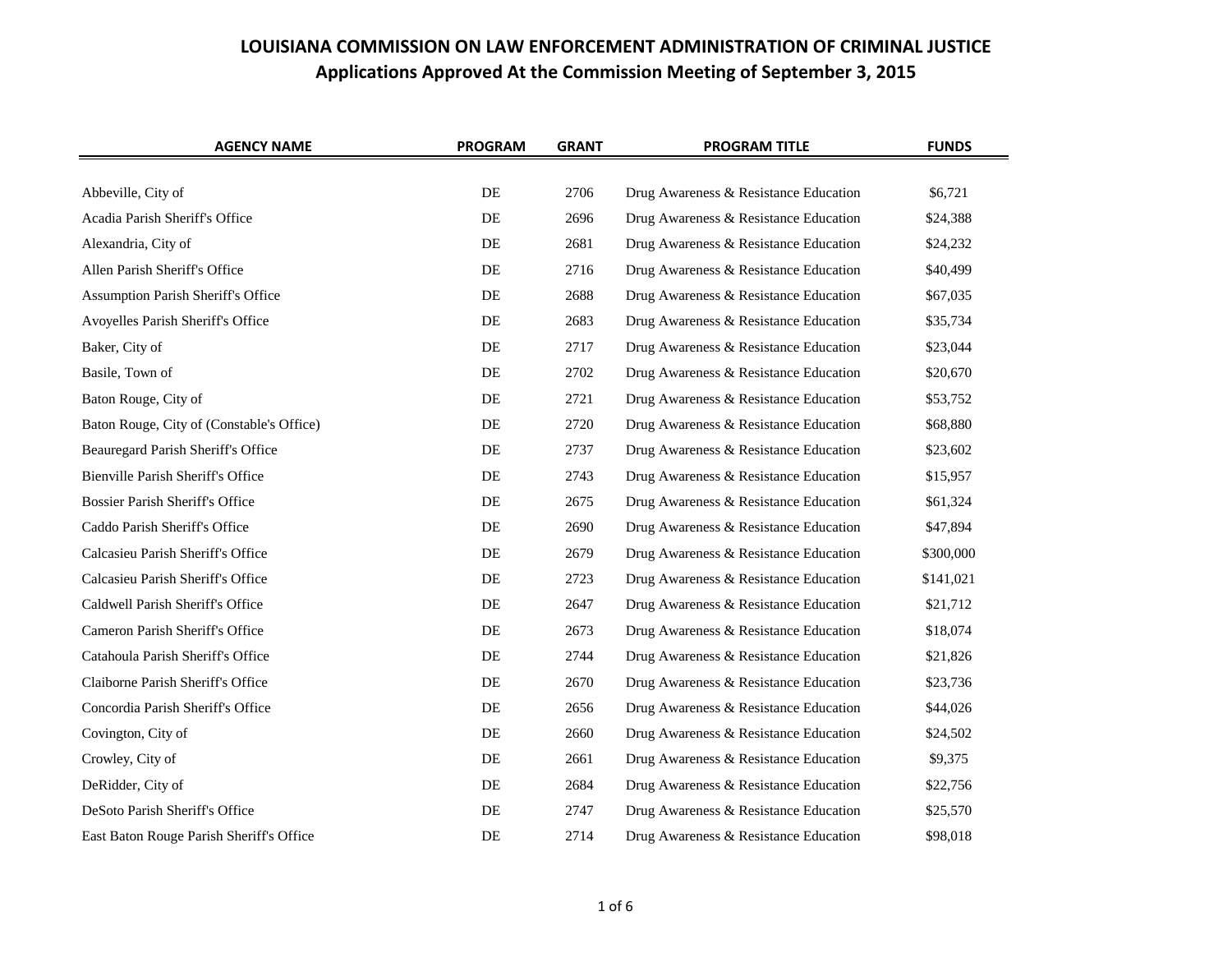| East Carroll Parish Sheriff's Office    | DE | 2662 | Drug Awareness & Resistance Education | \$20,860  |
|-----------------------------------------|----|------|---------------------------------------|-----------|
| East Feliciana Parish Sheriff's Office  | DE | 2727 | Drug Awareness & Resistance Education | \$14,363  |
| Ferriday, Town of                       | DE | 2667 | Drug Awareness & Resistance Education | \$15,916  |
| Franklin Parish Sheriff's Office        | DE | 2674 | Drug Awareness & Resistance Education | \$22,162  |
| Franklin, City of                       | DE | 2649 | Drug Awareness & Resistance Education | \$11,206  |
| Grant Parish Sheriff's Office           | DE | 2730 | Drug Awareness & Resistance Education | \$24,048  |
| Jefferson Davis Parish Sheriff's Office | DE | 2650 | Drug Awareness & Resistance Education | \$45,206  |
| Kenner, City of                         | DE | 2695 | Drug Awareness & Resistance Education | \$48,602  |
| Lafourche Parish Sheriff's Office       | DE | 2655 | Drug Awareness & Resistance Education | \$85,912  |
| LaSalle Parish Sheriff's Office         | DE | 2658 | Drug Awareness & Resistance Education | \$23,026  |
| Leesville, City of                      | DE | 2739 | Drug Awareness & Resistance Education | \$20,040  |
| Lincoln Parish Sheriff's Office         | DE | 2659 | Drug Awareness & Resistance Education | \$105,347 |
| Livingston Parish Sheriff's Office      | DE | 2671 | Drug Awareness & Resistance Education | \$81,588  |
| Madisonville, Town of                   | DE | 2669 | Drug Awareness & Resistance Education | \$22,536  |
| Mandeville, City of                     | DE | 2756 | Drug Awareness & Resistance Education | \$26,596  |
| Minden, City of                         | DE | 2686 | Drug Awareness & Resistance Education | \$23,872  |
| Monroe, City of                         | DE | 2700 | Drug Awareness & Resistance Education | \$23,530  |
| Morehouse Parish Sheriff's Office       | DE | 2685 | Drug Awareness & Resistance Education | \$25,516  |
| Morgan City, City of                    | DE | 2738 | Drug Awareness & Resistance Education | \$22,606  |
| Natchitoches Parish Sheriff's Office    | DE | 2709 | Drug Awareness & Resistance Education | \$111,558 |
| Opelousas, City of                      | DE | 2657 | Drug Awareness & Resistance Education | \$46,838  |
| <b>Ouachita Parish Sheriff's Office</b> | DE | 2708 | Drug Awareness & Resistance Education | \$51,710  |
| Pineville, City of                      | DE | 2677 | Drug Awareness & Resistance Education | \$23,848  |
| Plaquemines Parish Sheriff's Office     | DE | 2682 | Drug Awareness & Resistance Education | \$65,478  |
| Pointe Coupee Parish Sheriff's Office   | DE | 2741 | Drug Awareness & Resistance Education | \$24,490  |
| Rapides Parish Sheriff's Office         | DE | 2676 | Drug Awareness & Resistance Education | \$97,878  |
| Rayne, City of                          | DE | 2664 | Drug Awareness & Resistance Education | \$9,159   |
| Red River Parish Sheriff's Office       | DE | 2742 | Drug Awareness & Resistance Education | \$16,757  |
| Richland Parish Sheriff's Office        | DE | 2707 | Drug Awareness & Resistance Education | \$23,926  |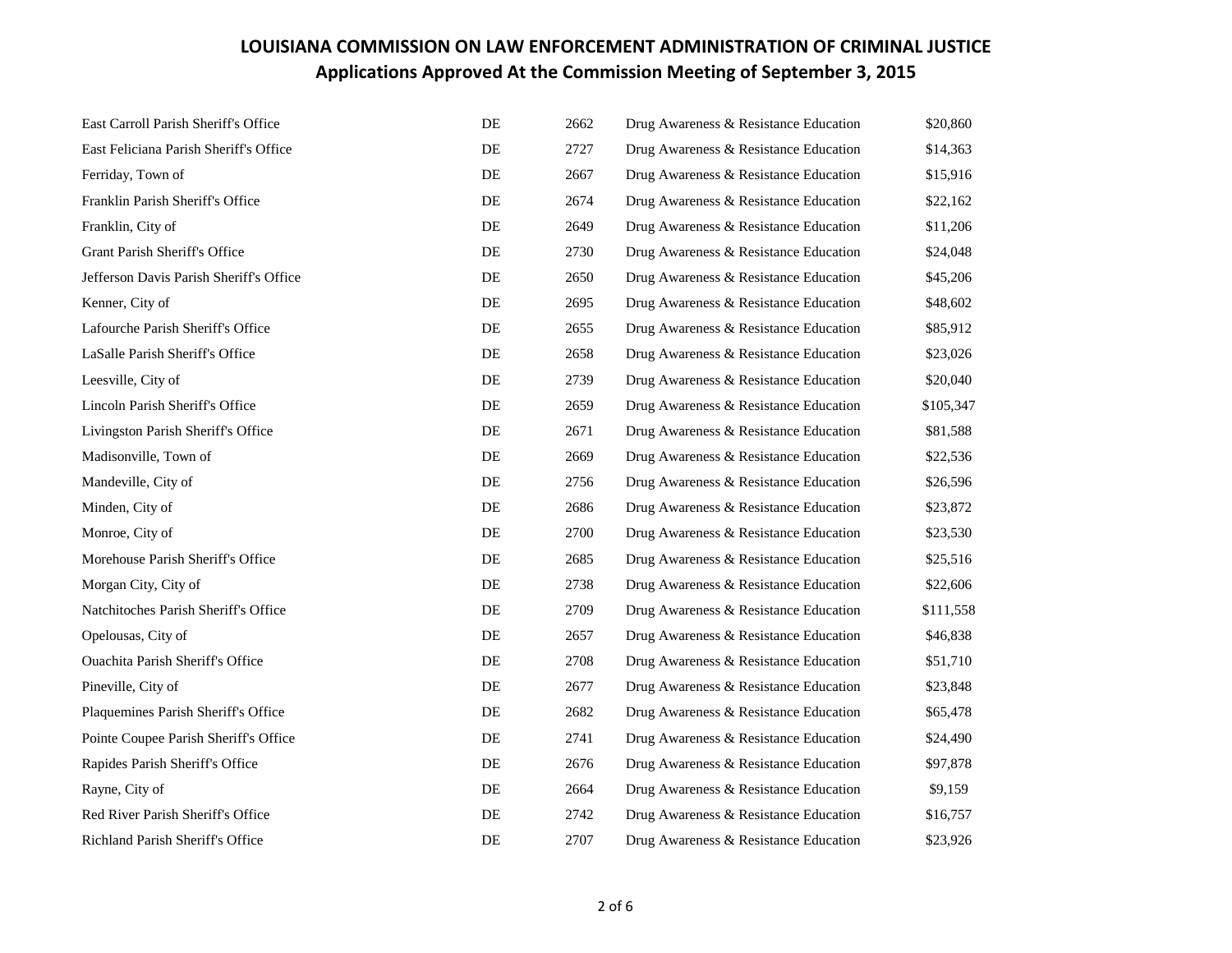| Sabine Parish Sheriff's Office               | $\rm DE$ | 2678 | Drug Awareness & Resistance Education | \$22,954  |             |
|----------------------------------------------|----------|------|---------------------------------------|-----------|-------------|
| Shreveport, City of                          | DE       | 2718 | Drug Awareness & Resistance Education | \$121,047 |             |
| St. Bernard Parish Sheriff's Office          | DE       | 2691 | Drug Awareness & Resistance Education | \$44,066  |             |
| St. Charles Parish Sheriff's Office          | DE       | 2665 | Drug Awareness & Resistance Education | \$67,824  |             |
| St. Helena Parish Sheriff's Office           | DE       | 2736 | Drug Awareness & Resistance Education | \$24,168  |             |
| St. James Parish Sheriff's Office            | DE       | 2729 | Drug Awareness & Resistance Education | \$28,535  |             |
| St. John the Baptist Parish Sheriff's Office | DE       | 2693 | Drug Awareness & Resistance Education | \$33,782  |             |
| St. Landry Parish Sheriff's Office           | DE       | 2653 | Drug Awareness & Resistance Education | \$46,292  |             |
| St. Martin Parish Sheriff's Office           | DE       | 2652 | Drug Awareness & Resistance Education | \$24,286  |             |
| St. Mary Parish Sheriff's Office             | DE       | 2648 | Drug Awareness & Resistance Education | \$20,592  |             |
| Tangipahoa Parish Sheriff's Office           | DE       | 2651 | Drug Awareness & Resistance Education | \$48,212  |             |
| Tensas Parish Sheriff's Office               | DE       | 2697 | Drug Awareness & Resistance Education | \$13,626  |             |
| Terrebonne Parish Sheriff's Office           | DE       | 2705 | Drug Awareness & Resistance Education | \$50,366  |             |
| Union Parish Sheriff's Office                | DE       | 2654 | Drug Awareness & Resistance Education | \$21,646  |             |
| Vermilion Parish Sheriff's Office            | DE       | 2698 | Drug Awareness & Resistance Education | \$24,376  |             |
| Vernon Parish Sheriff's Office               | DE       | 2687 | Drug Awareness & Resistance Education | \$43,532  |             |
| Ville Platte, City of                        | DE       | 2746 | Drug Awareness & Resistance Education | \$16,207  |             |
| Webster Parish Sheriff's Office              | DE       | 2668 | Drug Awareness & Resistance Education | \$21,916  |             |
| West Baton Rouge Parish Sheriff's Office     | DE       | 2680 | Drug Awareness & Resistance Education | \$21,946  |             |
| West Feliciana Parish Sheriff's Office       | DE       | 2726 | Drug Awareness & Resistance Education | \$27,348  |             |
| Winn Parish Sheriff's Office                 | DE       | 2704 | Drug Awareness & Resistance Education | \$16,711  |             |
| <b>Sub-Total</b>                             |          |      |                                       |           | \$3,138,354 |
| 20th Judicial District Attorney's Office     | DJ       | 2617 | Pre-Trial Intervention                | \$2,890   |             |
| Acadia Parish Sheriff's Office               | DJ       | 2613 | Multi-Jurisdictional Task Force       | \$19,285  |             |
| Amite City, Town of                          | DJ       | 2621 | Criminal Justice Technology           | \$3,538   |             |
| East Feliciana Parish Sheriff's Office       | DJ       | 2618 | <b>Information Systems Upgrade</b>    | \$1,360   |             |
| Gonzales, City of                            | DJ       | 2626 | Criminal Justice Technology           | \$4,540   |             |
| Grant Parish Sheriff's Office                | DJ       | 2596 | Enhance Crime Scene Unit              | \$1,161   |             |
| Livingston Parish Sheriff's Office           | DJ       | 2628 | <b>Criminal Patrols</b>               | \$9,260   |             |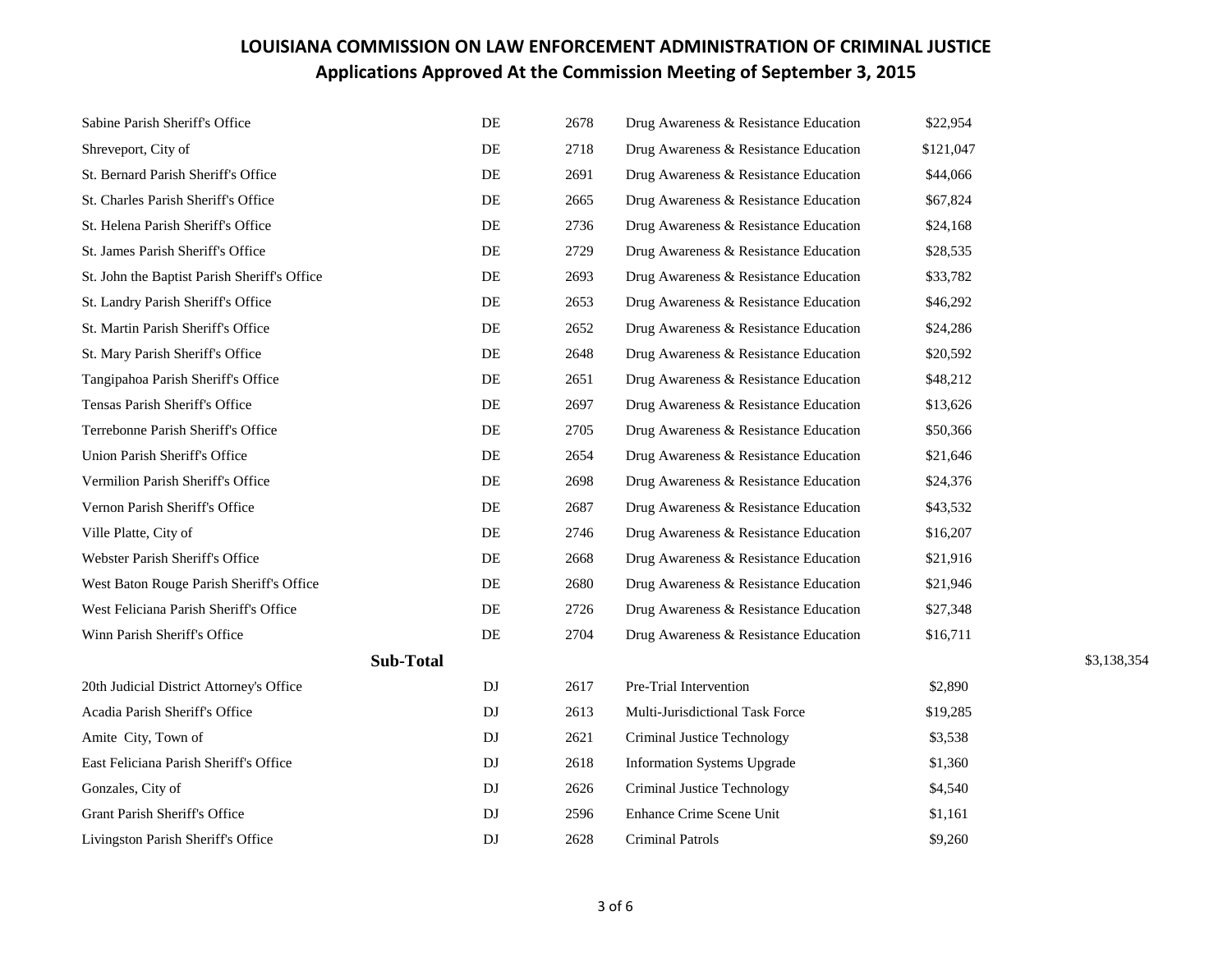| Louisiana Department of Justice (Attorney General)                   | DJ        | 2591 | Targeting Computer and High Tech Crime             | \$43,242  |           |
|----------------------------------------------------------------------|-----------|------|----------------------------------------------------|-----------|-----------|
| Louisiana DPS & C - State Police                                     | DJ        | 2629 | Integrated Criminal Apprehension Program<br>(ICAP) | \$103,160 |           |
| Louisiana Sheriffs' Association, Inc.                                | DJ        | 2631 | Criminal Records Improvement                       | \$250,000 |           |
| Madison Parish Sheriff's Office                                      | DJ        | 2614 | <b>Targeting Illegal Substances</b>                | \$8,872   |           |
| Morehouse Parish Sheriff's Office                                    | DJ        | 2597 | <b>Criminal Patrols</b>                            | \$4,593   |           |
| North Louisiana Crime Lab                                            | DJ        | 2590 | Crime Lab Upgrade                                  | \$4,425   |           |
| Opelousas, City of                                                   | DJ        | 2632 | <b>Criminal Patrols</b>                            | \$7,408   |           |
| Plaquemine, City of                                                  | DJ        | 2604 | Criminal Records Improvement                       | \$3,175   |           |
| St. Martinville, City of                                             | DJ        | 2593 | <b>Street Sales Disruption</b>                     | \$2,263   |           |
| Tensas Parish Sheriff's Office                                       | DJ        | 2601 | <b>Criminal Patrols</b>                            | \$3,616   |           |
| Union Parish Sheriff's Office                                        | DJ        | 2606 | <b>Criminal Patrols</b>                            | \$5,432   |           |
| West Carroll Parish Sheriff's Office                                 | DJ        | 2595 | <b>Criminal Patrols</b>                            | \$1,117   |           |
| Zachary, City of                                                     | DJ        | 2610 | Criminal Records Improvement                       | \$5,054   |           |
| <b>Sub-Total</b>                                                     |           |      |                                                    |           | \$484,391 |
| Hammond, City of                                                     | JB        | 2627 | <b>Probation Counseling</b>                        | \$14,000  |           |
| <b>Sub-Total</b>                                                     |           |      |                                                    |           | \$14,000  |
| 16th Judicial District Attorney's Office                             | JF        | 2641 | <b>Delinquency Prevention</b>                      | \$26,126  |           |
| 26th Judicial District Attorney's Office                             | $\rm{JF}$ | 2672 | Teen Court                                         | \$27,131  |           |
| 5th Judicial District Attorney's Office                              | $\rm{JF}$ | 2644 | Diversion Program                                  | \$26,396  |           |
| <b>Sub-Total</b>                                                     |           |      |                                                    |           | \$79,653  |
| Capital District Law Enforcement Planning Council, Inc.              | PT        | 2722 | Peace Officer Standards Training                   | \$72,950  |           |
| Evangeline Law Enforcement Planning Council, Inc.                    | PT        | 2753 | Peace Officer Standards Training                   | \$72,950  |           |
| Jefferson Parish Council - Department of Community Justice<br>Agency | PT        | 2760 | Peace Officer Standards Training                   | \$68,400  |           |
| Louisiana District Attorney's Association                            | PT        | 2703 | Peace Officer Standards Training                   | \$20,000  |           |
| Louisiana Sheriffs' Association, Inc.                                | PT        | 2759 | Peace Officer Standards Training                   | \$20,000  |           |
| New Orleans, City of - Office of Criminal Justice Coordination       | PT        | 2752 | Peace Officer Standards Training                   | \$39,250  |           |
| North Delta Law Enforcement Planning District, Inc.                  | PT        | 2710 | Peace Officer Standards Training                   | \$34,350  |           |
| Northwest Law Enforcement Planning District, Inc.                    | PT        | 2733 | Peace Officer Standards Training                   | \$53,750  |           |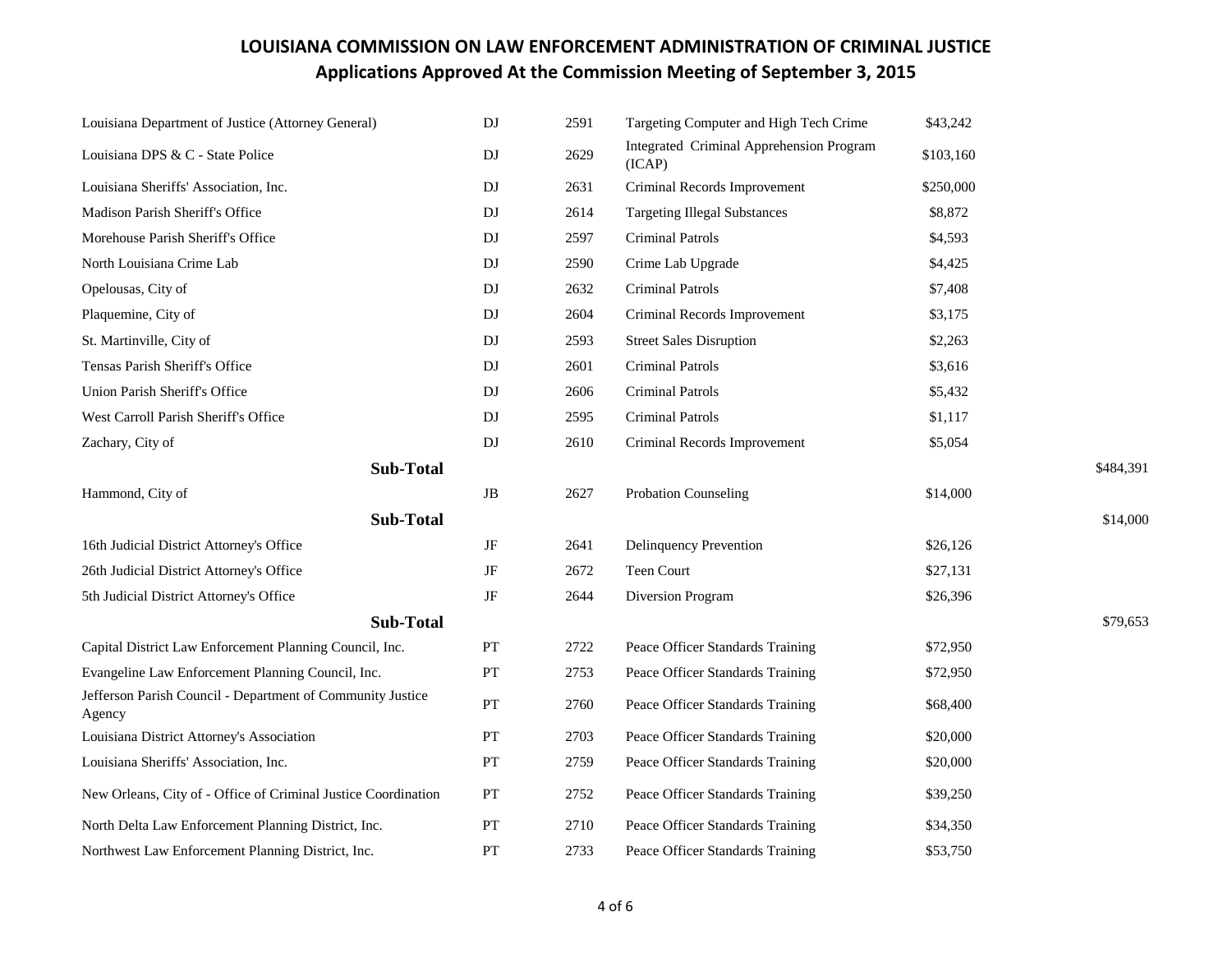| Red River Delta Law Enforcement Planning Council, Inc.                | <b>PT</b> | 2732 | Peace Officer Standards Training                   | \$33,250  |           |
|-----------------------------------------------------------------------|-----------|------|----------------------------------------------------|-----------|-----------|
| Southwest District Law Enforcement Planning Council, Inc.             | PT        | 2711 | Peace Officer Standards Training                   | \$49,750  |           |
| <b>Sub-Total</b>                                                      |           |      |                                                    |           | \$464,650 |
| 16th Judicial District Attorney's Office                              | TA        | 2751 | Truancy Assessment Service Center                  | \$181,684 |           |
| 21st Judicial District Court                                          | TA        | 2713 | <b>Truancy Assessment Service Center</b>           | \$185,311 |           |
| 24th Judicial District Attorney's Office                              | TA        | 2715 | <b>Truancy Assessment Service Center</b>           | \$321,834 |           |
| 26th Judicial District Attorney's Office                              | TA        | 2719 | Truancy Assessment Service Center                  | \$158,972 |           |
| 36th Judicial District Attorney's Office                              | TA        | 2735 | Truancy Assessment Service Center                  | \$67,590  |           |
| Calcasieu Parish Police Jury - Office of Juvenile Justice<br>Services | TA        | 2750 | Truancy Assessment Service Center                  | \$168,588 |           |
| East Baton Rouge Truancy Assessment, Inc.                             | TA        | 2757 | Truancy Assessment Service Center                  | \$309,876 |           |
| Lincoln Parish School Board                                           | TA        | 2728 | Truancy Assessment Service Center                  | \$125,672 |           |
| Vermilion Parish School Board                                         | TA        | 2748 | Truancy Assessment Service Center                  | \$65,116  |           |
| Youth Service Bureau of St. Tammany                                   | TA        | 2754 | Truancy Assessment Service Center                  | \$247,343 |           |
| <b>Sub-Total</b>                                                      |           |      | \$1,831,986                                        |           |           |
| 16th Judicial District Attorney's Office                              | VA        | 2605 | Elderly Victims of Crime Program                   | \$180,000 |           |
| Ascension Parish Sheriff's Office                                     | <b>VA</b> | 2612 | Victim Assistance Program                          | \$60,000  |           |
| Forensic Nurse Examiners of Louisiana, Inc.                           | VA        | 2634 | Sexual Assault Program                             | \$3,176   |           |
| Forensic Nurse Examiners of Louisiana, Inc.                           | VA        | 2643 | Statewide Training - Sexual Assault Training       | \$33,468  |           |
| Forensic Nurse Examiners of Louisiana, Inc.                           | VA.       | 2761 | <b>SANE</b> Program                                | \$130,000 |           |
| Louisiana Coalition Against Domestic Violence, Inc.                   | VA.       | 2630 | Domestic Violence Hotline                          | \$30,000  |           |
| Louisiana Commission on Law Enforcement                               | VA.       | 2639 | <b>LAVNS</b>                                       | \$24,682  |           |
| Louisiana Commission on Law Enforcement                               | VA.       | 2640 | LAVNS                                              | \$211,807 |           |
| Louisiana Department of Justice (Attorney General)                    | VA.       | 2600 | Victim Assistance Program                          | \$35,000  |           |
| Louisiana District Attorney's Association                             | VA        | 2609 | Victims Assistance Program                         | \$160,000 |           |
| Louisiana District Attorney's Association                             | VA        | 2611 | Statewide Training - Victim Assistance<br>Training | \$33,469  |           |
| Louisiana District Attorney's Association<br>(Request Sole Source)    | <b>VA</b> | 2607 | <b>LAVNS</b>                                       | \$100,000 |           |
| Louisiana District Attorney's Association<br>(Request Sole Source)    | <b>VA</b> | 2608 | <b>LAVNS</b>                                       | \$200,000 |           |